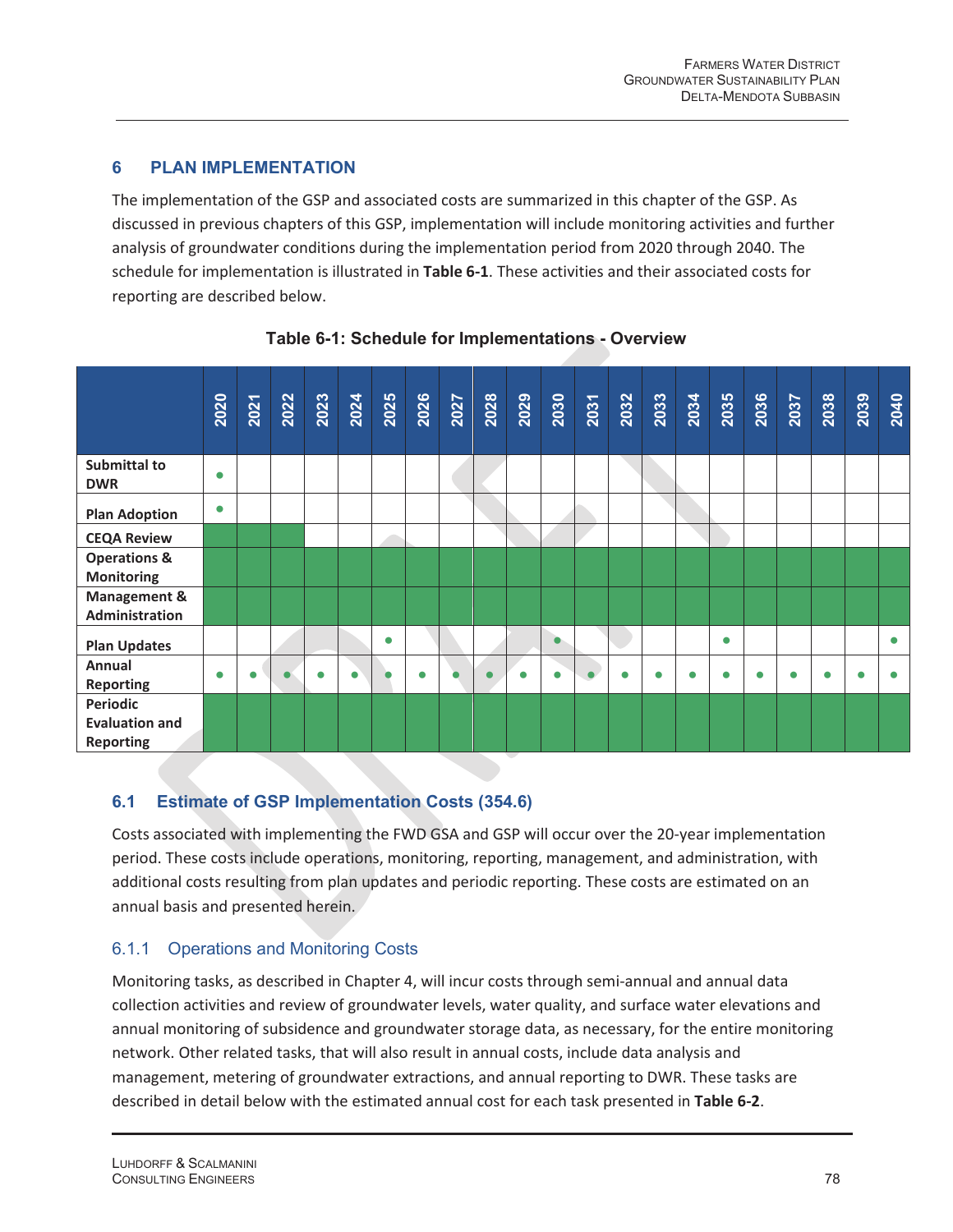Operations and monitoring tasks can be described as follows:

**1. Groundwater Level Monitoring:** Depth to groundwater data will be collected, managed, and reviewed on a semi-annual or more frequent basis. Existing monitoring programs will be utilized for this task. This task includes analysis of data and presenting the information in the annual report to DWR.

**2. Groundwater Quality Monitoring:** Water samples will be collected on an annual basis from the designated monitoring wells and sent to a certified analytical laboratory. Existing monitoring programs will be utilized for this task as much as possible. Costs are primarily the analysis of data and presentation of information in annual reports.

**3. Pump Metering:** Groundwater pumping data will be obtained from meters per the Monitoring Plan, and data will be reviewed, managed, and presented in the annual report. This task also includes meter calibration, validation, maintenance, and replacements, as needed.

**4. Subsidence Monitoring:** Subsidence data collected from existing monitoring programs will be analyzed and presented in the annual reports.

**5. Data Management System (DMS):** Professionals trained in the maintenance and organization of the DMS will process data, update the DMS, and check for accuracy, as needed.

**6. Annual DWR Reporting:** Annual reports will be prepared and submitted to DWR by April 1st of each year.

**7. Project Management and Coordination:** GSA and GSP management and correspondence between FWD and adjacent GSAs, and stakeholder outreach will occur as necessary.

| Task No. | <b>Description</b>                  | <b>Estimated Annual</b><br><b>Cost</b> |  |
|----------|-------------------------------------|----------------------------------------|--|
| 1        | <b>Groundwater Level Monitoring</b> | \$880                                  |  |
| 2        | <b>Water Quality Monitoring</b>     | \$1,860                                |  |
| 3        | <b>Pump Metering</b>                | \$3,520                                |  |
| 4        | <b>Subsidence Monitoring</b>        | \$1,760                                |  |
| 5        | Data Management System              | \$7,040                                |  |
| 6        | Annual Comprehensive DWR Reporting  | \$14,080                               |  |
| 7        | Project Management and Coordination | \$7,040                                |  |
|          | <b>Total</b>                        | \$36,180                               |  |

### **Table 6-2: Operations and Monitoring Costs**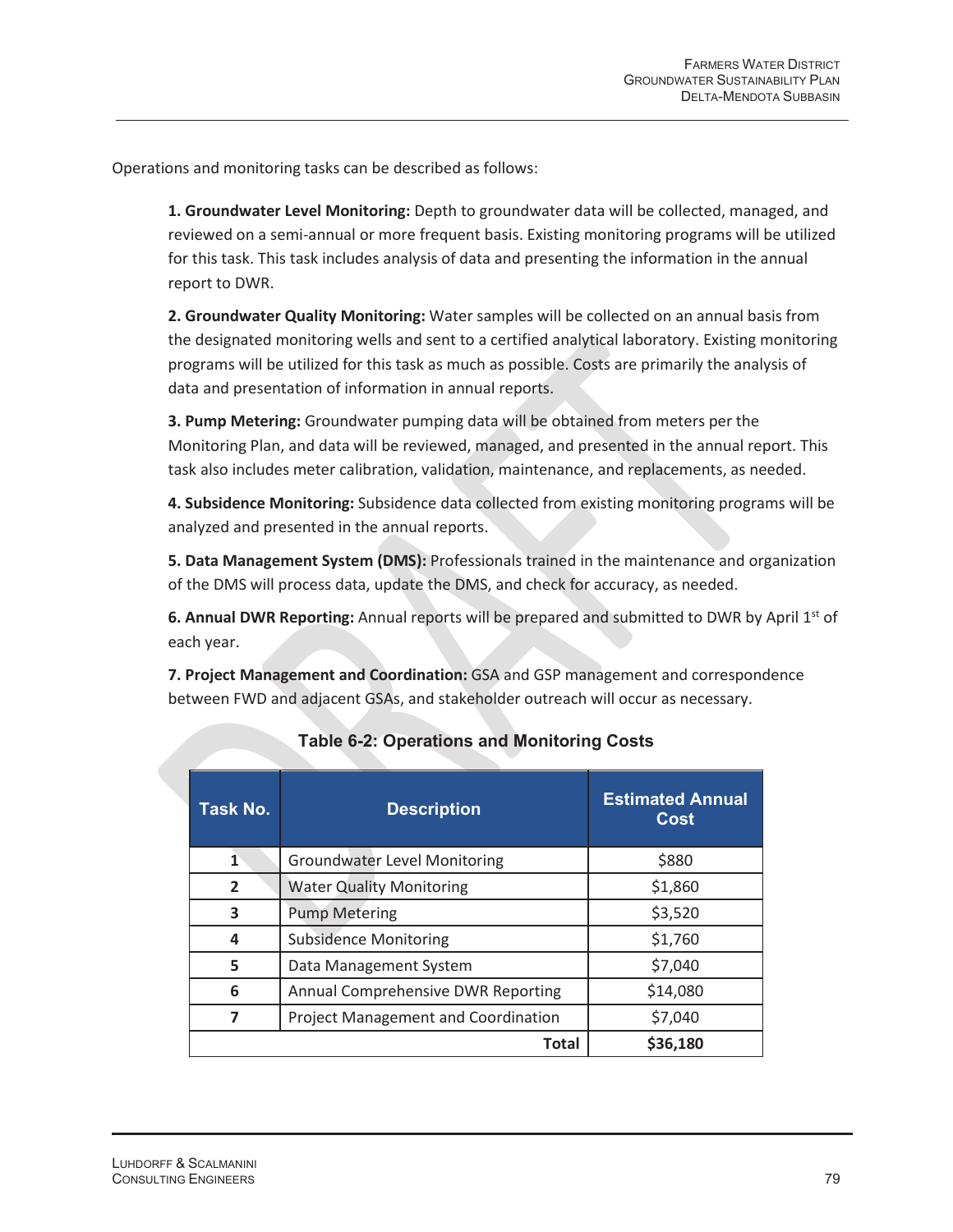## 6.1.2 Management, Administration, and Other Costs

The implementation of this GSP will result in additional administration and management costs. This includes the hours of 0.05 full time employees, with a full time equivalent (FTE) of approximately \$16,000 and repair and replacement of capital assets such as well meters, vehicles, and monitoring equipment costs.

Other additional expenses include potential legal fees, audit services, insurance, permits and fees, and public outreach. These costs will all vary depending on the implementation schedule, needs that arise during implementation, monitoring, and system management, thus additional evaluation will be needed throughout the implementation period. The estimated costs, on an annual basis, are shown in **Table 6-3** below.

| Task No.       | <b>Description</b>                           | <b>Estimated Annual</b><br><b>Cost</b> |  |  |
|----------------|----------------------------------------------|----------------------------------------|--|--|
| 1              | Administrative Personnel (0.05 FTE)          | \$16,000                               |  |  |
| $\overline{2}$ | <b>Repairs and Maintenance</b>               | \$2,000                                |  |  |
| 3              | Supplies and Equipment                       | \$500                                  |  |  |
| 4              | <b>Engineering &amp; Consulting Services</b> | \$6,400                                |  |  |
| 5              | <b>Audit and Professional Services</b>       | \$2,000                                |  |  |
| 6              | Insurance                                    | \$2,000                                |  |  |
| 7              | \$10,000<br>Legal Expenses                   |                                        |  |  |
| 8              | \$2,000<br><b>Public Outreach</b>            |                                        |  |  |
| 9              | Miscellaneous                                | \$2,000                                |  |  |
|                | Total                                        | \$42,900                               |  |  |

#### **Table 6-3: Management, Administration, and Other Costs**

#### 6.1.3 Plan Update Costs

Every five years, and any instances when the GSP is amended during the implementation period, an update to the GSP will be prepared in coordination with the other GSAs in the Subbasin and submitted to DWR with the Annual Report for that year. The update will include additional costs for that year such as professional services needed for reviewing and updating the Water Budget, Sustainable Yield, overdraft, and the preparation the Plan Evaluation and Assessment Report to be submitted to DWR. The estimated values of these costs are summarized in **Table 6-4**.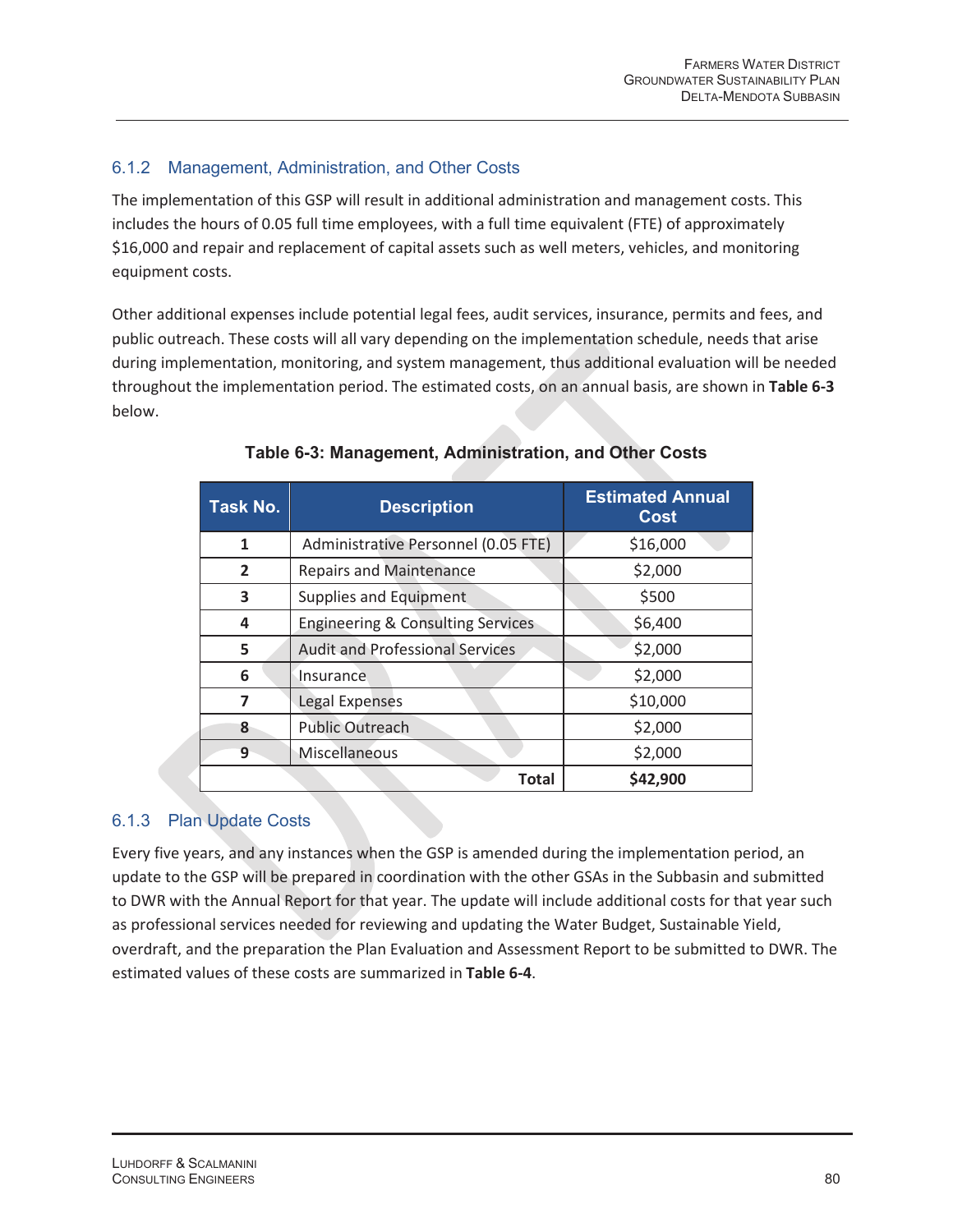# **Table 6-4: Plan Update Costs**

| Task No. | <b>Description</b>                      | <b>Estimated Additional Cost.</b><br>for 5-Year Plan Update |
|----------|-----------------------------------------|-------------------------------------------------------------|
|          | <b>GSP Update</b>                       | \$300,000                                                   |
|          | <b>Public Outreach and Coordination</b> | \$25,000                                                    |
|          | Total                                   | \$325,000                                                   |

## 6.1.4 Projects and Management Actions Development and Implementation Costs

FWD has not formally developed any PMAs. The projected water budget indicates that sustainable conditions will exist over the GSP implantation period. If undesirable conditions are projected in GSP updates, PMAs, along with associated costs, will be developed. Ongoing coordination with adjacent GSAs are already included in the Public Outreach and Coordination costs presented in **Table 6-4**.

### 6.1.5 Total Costs

Annual implementation costs of this GSP are expected to vary based on implementation status, updates to data management and modeling systems, management needs, reporting requirements, professional services, and other various sources that could affect the cost. Since the GSP will be implemented over a 20-year period, an annual inflation value of 3% and 10% contingency was assumed for planning and budgeting purposes. The total estimated cost of implementing the FWD GSP is approximately \$4.3 million dollars as summarized in **Table 6-5** below.

| <b>Fiscal</b><br>Year | <b>Operations &amp;</b><br><b>Monitoring</b><br><b>Costs</b> | Management,<br>Administration,<br>& Other Costs | <b>5-Year Annual</b><br><b>Reviews &amp;</b><br><b>Updates</b> | 10%<br><b>Contingency</b> | <b>Total</b> |
|-----------------------|--------------------------------------------------------------|-------------------------------------------------|----------------------------------------------------------------|---------------------------|--------------|
| 2020                  | \$36,180                                                     | \$42,900                                        | \$0                                                            | \$7,908                   | \$86,988     |
| 2021                  | \$37,265                                                     | \$44,187                                        | \$0                                                            | \$8,145                   | \$89,598     |
| 2022                  | \$38,383                                                     | \$45,513                                        | \$0                                                            | \$8,390                   | \$92,286     |
| 2023                  | \$39,535                                                     | \$46,878                                        | \$0                                                            | \$8,641                   | \$95,054     |
| 2024                  | \$40,721                                                     | \$48,284                                        | \$0                                                            | \$8,901                   | \$97,906     |
| 2025                  | \$41,943                                                     | \$49,733                                        | \$325,000                                                      | \$41,668                  | \$458,343    |
| 2026                  | \$43,201                                                     | \$51,225                                        | \$0                                                            | \$9,443                   | \$103,868    |
| 2027                  | \$44,497                                                     | \$52,762                                        | \$0                                                            | \$9,726                   | \$106,984    |
| 2028                  | \$45,832                                                     | \$54,344                                        | \$0                                                            | \$10,018                  | \$110,194    |
| 2029                  | \$47,207                                                     | \$55,975                                        | \$0                                                            | \$10,318                  | \$113,500    |

#### **Table 6-5: Total Costs**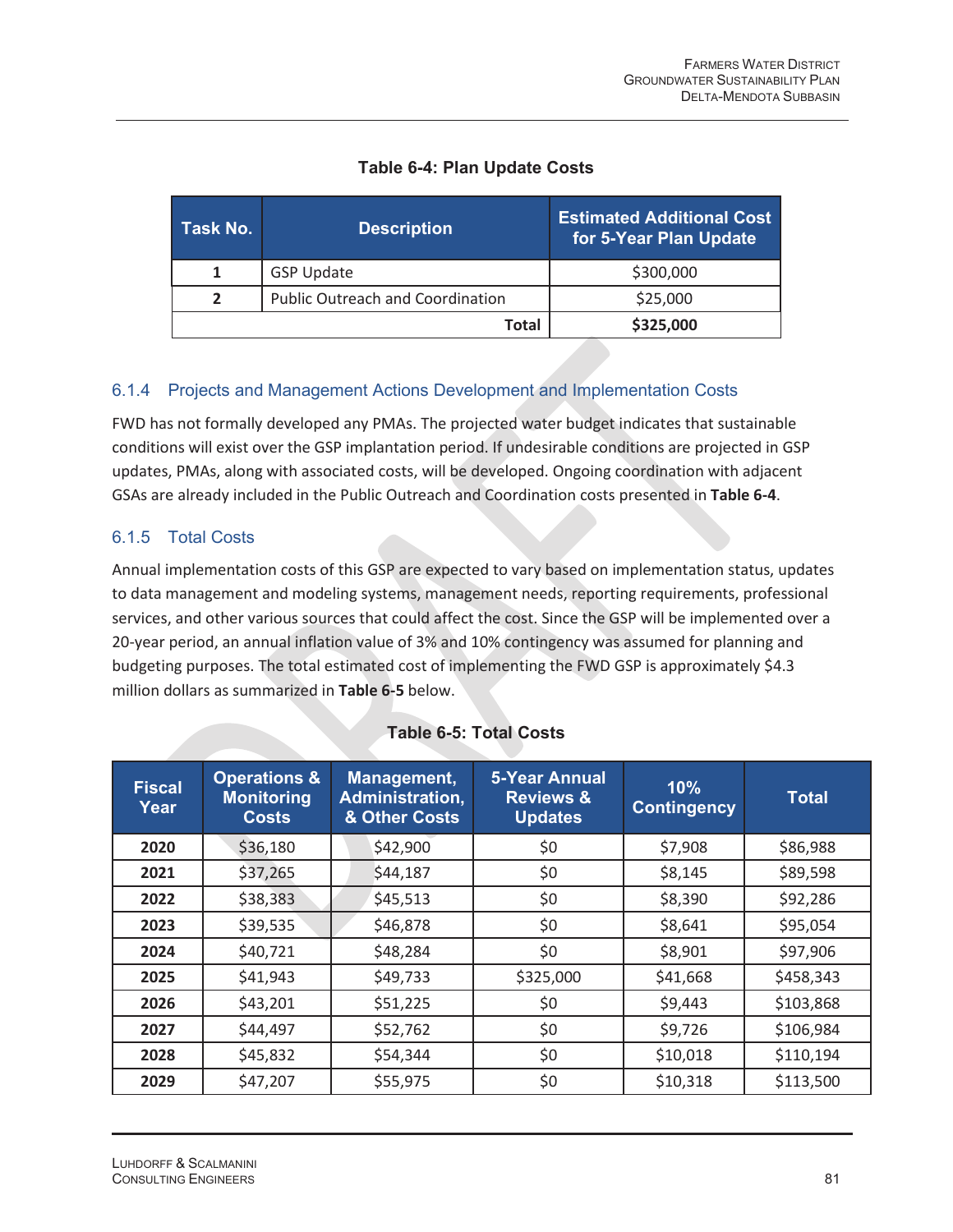| 2030         | \$48,623    | \$57,654    | \$373,750   | \$48,003  | \$528,030   |
|--------------|-------------|-------------|-------------|-----------|-------------|
| 2031         | \$50,082    | \$59,384    | \$0         | \$10,947  | \$120,412   |
| 2032         | \$51,584    | \$61,165    | \$0         | \$11,275  | \$124,024   |
| 2033         | \$53,132    | \$63,000    | \$0         | \$11,613  | \$127,745   |
| 2034         | \$54,725    | \$64,890    | \$0         | \$11,962  | \$131,577   |
| 2035         | \$56,367    | \$66,837    | \$429,813   | \$55,302  | \$608,318   |
| 2036         | \$58,058    | \$68,842    | \$0         | \$12,690  | \$139,590   |
| 2037         | \$59,800    | \$70,907    | \$0         | \$13,071  | \$143,778   |
| 2038         | \$61,594    | \$73,034    | \$0         | \$13,463  | \$148,091   |
| 2039         | \$63,442    | \$75,225    | \$0         | \$13,867  | \$152,534   |
| 2040         | \$65,345    | \$77,482    | \$494,284   | \$63,711  | \$700,823   |
| <b>Total</b> | \$1,037,515 | \$1,230,221 | \$1,622,847 | \$389,058 | \$4,279,642 |

### 6.1.6 Funding Sources

The source of funding for GSP implementation will be land-based assessments on members of FWD.

### **6.2 Reporting**

The GSA will submit an Annual Report to DWR each year following the adoption of the GSP. Annual reporting will include the measurements for the preceding water year, as described in the Monitoring Plan, including groundwater levels, water quality, stage in the Mendota Pool, meter readings, meter calibration, and subsidence, as necessary. The Annual Report will also include any model and data management system updates and progress of the GSP implementation. Annual Reports will be prepared and submitted to DWR by April 1<sup>st</sup> every year in coordination with the five other GSAs in the Subbasin. GSP updates will be prepared and submitted by January 31 on 2025, 2030, 2035, and 2040. The Annual Report will include:

**1. General Information:** An executive summary will be prepared to discuss any significant findings or recommendations from the reporting period. A basin map, similar to or the same as the one provided in this GSP, will also be provided.

**2. Monitoring Data:** All data collected for the reporting period; groundwater levels, water quality, surface water levels, and subsidence will be provided. Groundwater elevation data will also be presented using contour maps that depict the seasonal high and seasonal low groundwater levels and through hydrographs of current and historical conditions, with a written description of the interpretation of the data, observed data gaps, and recommendations, as needed.

**3. Groundwater Extraction Data:** Groundwater extraction data will be obtained from pumping records and metered extractions for the preceding water year and presented in tables, a map,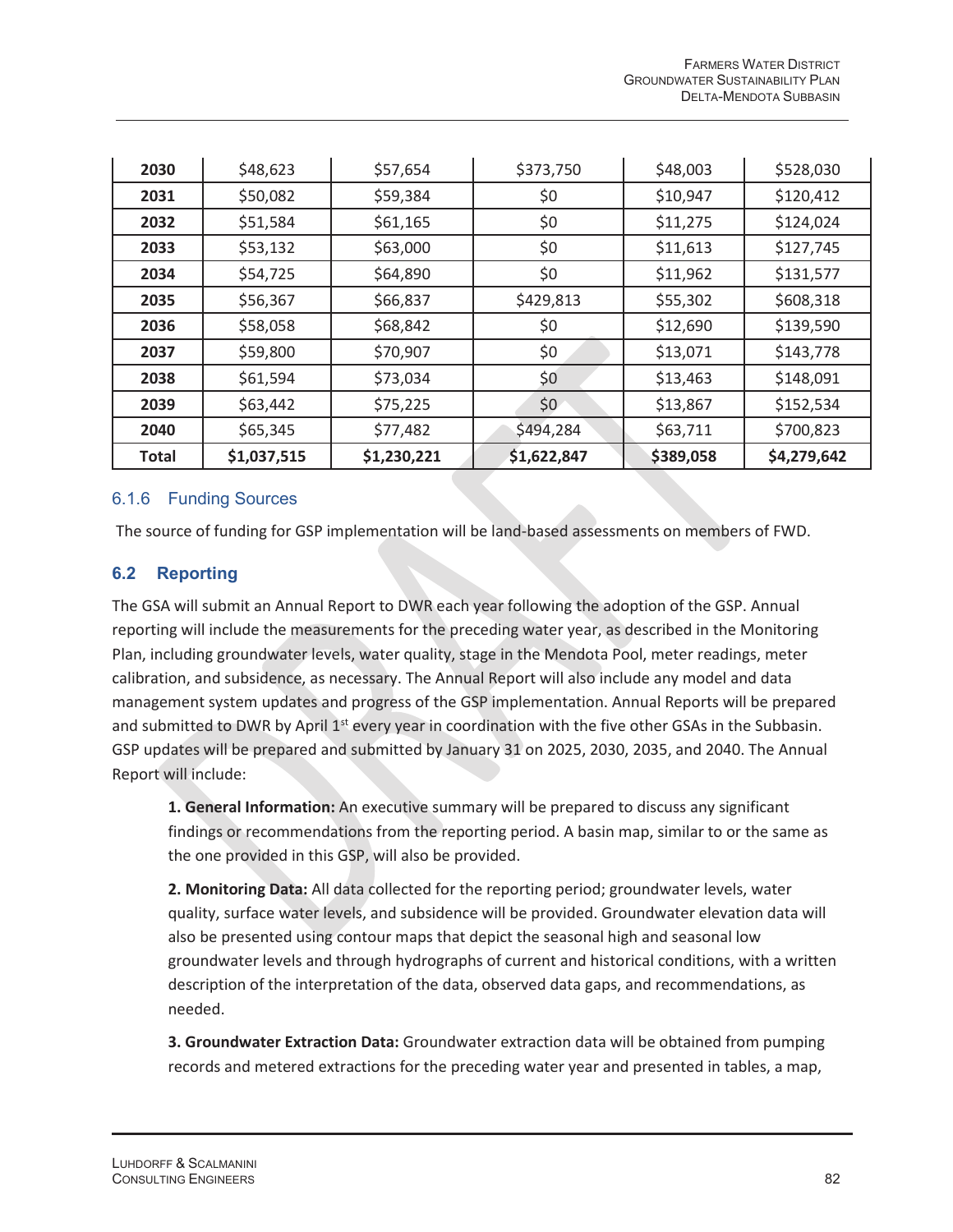and a written description. The measurement method, accuracy of measurements, and locations and volume of groundwater extractions will also be presented and discussed.

**4. Total Water Use:** Total water use within the GSA will distinguish between the water extracted for irrigation and the water extracted for transfer purposes.

**5. Changes in Groundwater Storage:** Estimated change in groundwater storage for each aquifer will be determined using the same method as presented earlier in this GSP. This information will be presented on a map of each aquifer and on graphs that show the water year type (wet, dry, or normal), groundwater use, annual change in storage, and cumulative change in storage.

**6. Implementation Progress:** Progress toward implementing the GSP will be evaluated, discussed, and updated as necessary; milestones, significant updates and changes, the implementation schedule, and implementation tasks and costs.

### **6.3 Periodic Evaluation and Reporting**

FWD will evaluate the GSP every five years, at a minimum, with additional evaluation if the plan is amended. A report will be provided to DWR which will include the elements of the Annual Reports, implementation progress, and progress toward reaching the sustainability goal. The periodic evaluations will also be available to stakeholders and the public. Periodic evaluations will be inclusive of annual report items and the following:

**1. Current Groundwater Conditions:** An evaluation and description of groundwater conditions over the reporting period relative to the interim milestone, measurable objectives, minimum thresholds, and undesirable results will be presented via graphs, figures, and a written description.

**2. Implementation of Project and Management Actions:** Each PMA will be evaluated to determine the implementation status, progress toward reaching the GSP sustainability goal, and the effect of the PMA on groundwater conditions. Re-evaluation of the PMA will occur if necessary.

**3. Plan Elements:** The basin setting, management areas, and sustainable management criteria will be evaluated, as necessary, for any reconsiderations or revisions. This will also include the progress of the plan toward meeting the sustainability goal and interim milestones for each sustainability indicator.

**4. Basin Setting Evaluation:** The basin setting will be evaluated for any significant changes or new information that may have developed during the reporting period. This will include significant changes in water use and potential overdraft conditions.

**5. Monitoring Network:** The monitoring network will be evaluated for its functionality, potential data gaps, and areas that are not meeting data and reporting standards set by SGMA. This will